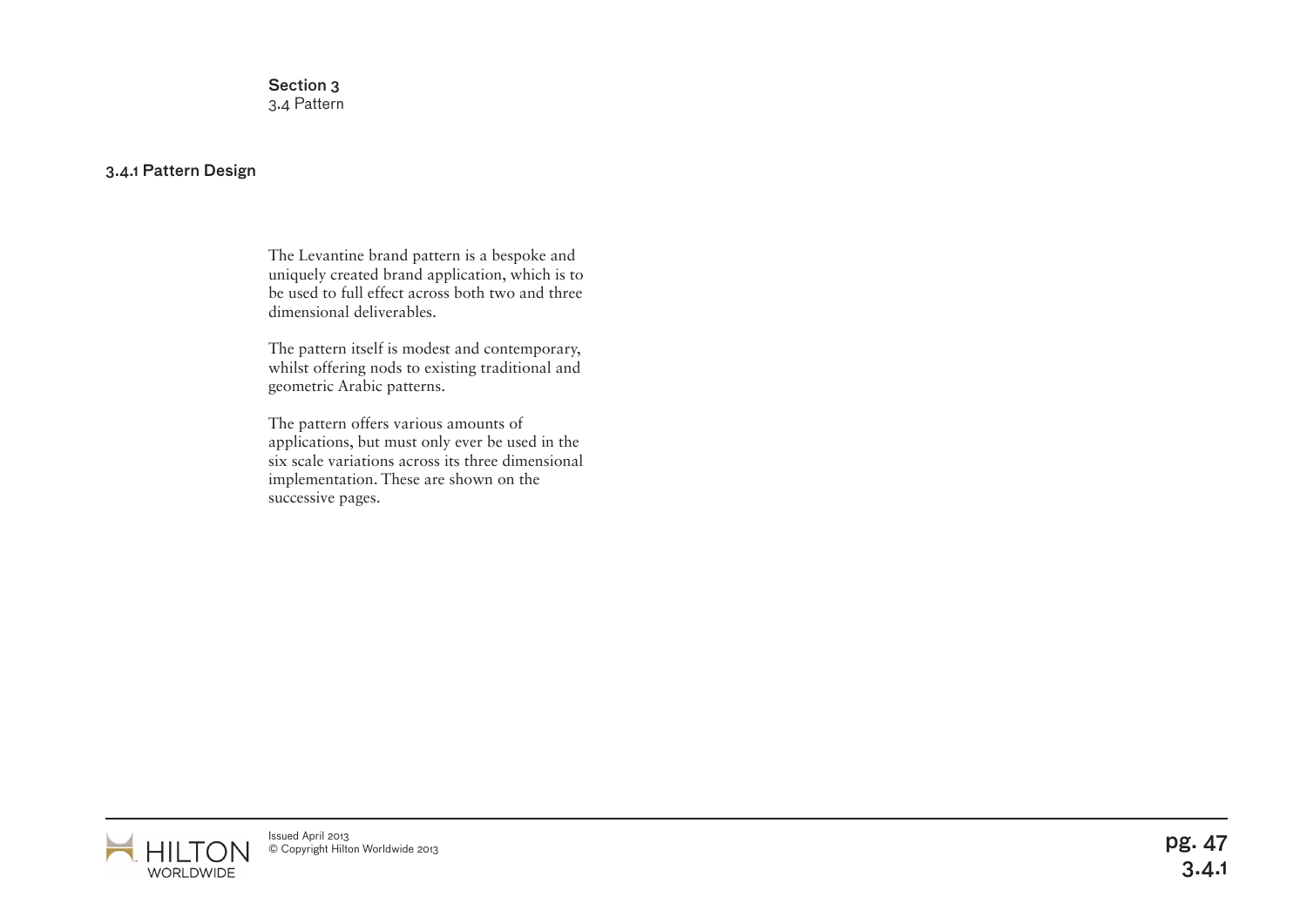Section 3 3.4 Pattern

## 3.4.2 Pattern Artwork

The two dimensional application of the brand for the corporate stationery will be supplied as complete artwork files and must never modified.

The three dimensional application is shown on the individual detail drawings in Section 5 of the manual. The pattern artworks will be supplied as individual files for each separate application, which are already cropped to the required heights. The widths will then be provided to allow for the maximum scenarios and the required site specific crop can then be taken.

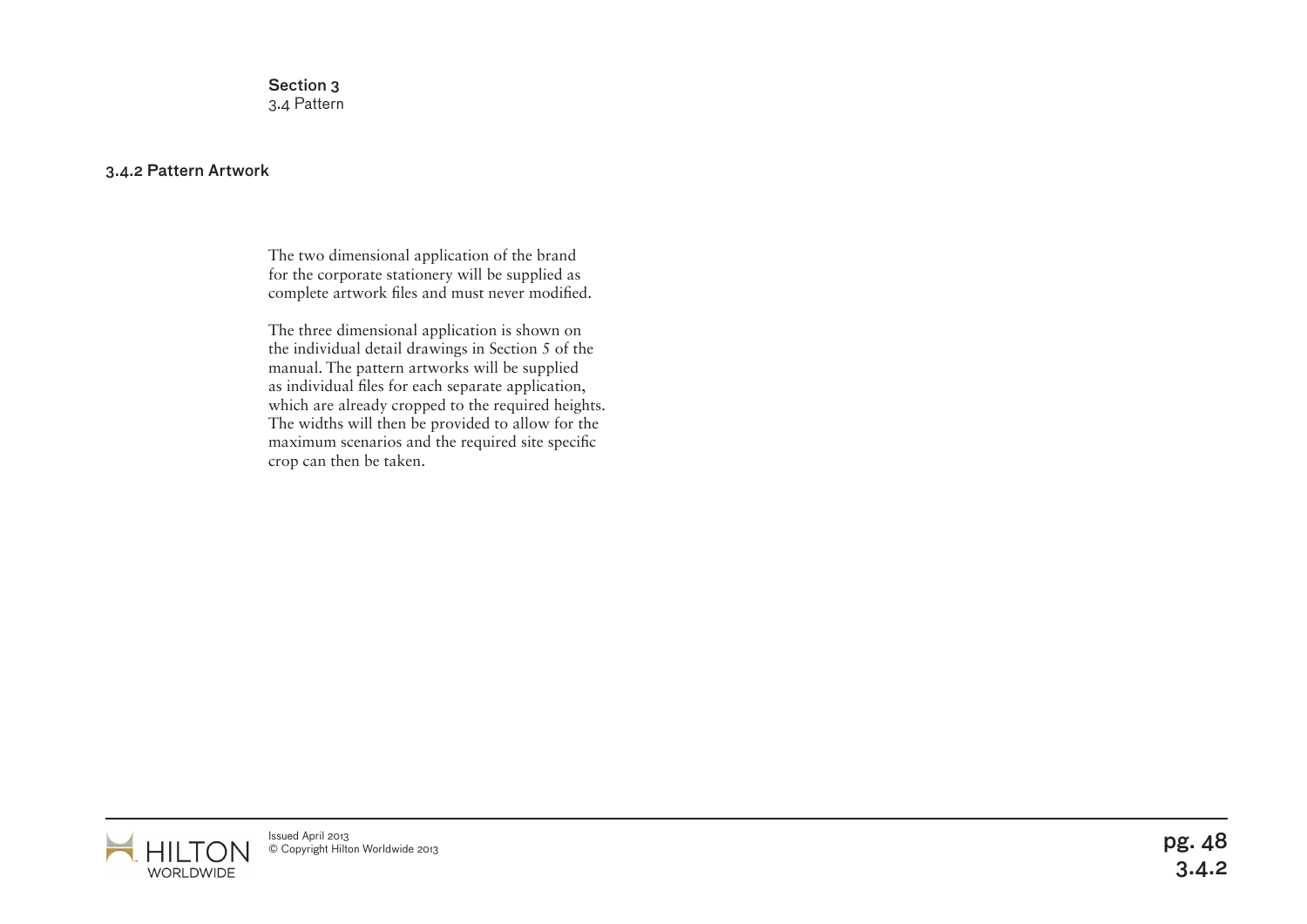3.4.2 Pattern Artwork





Issued April 2013<br>© Copyright Hilton Worldwide 2013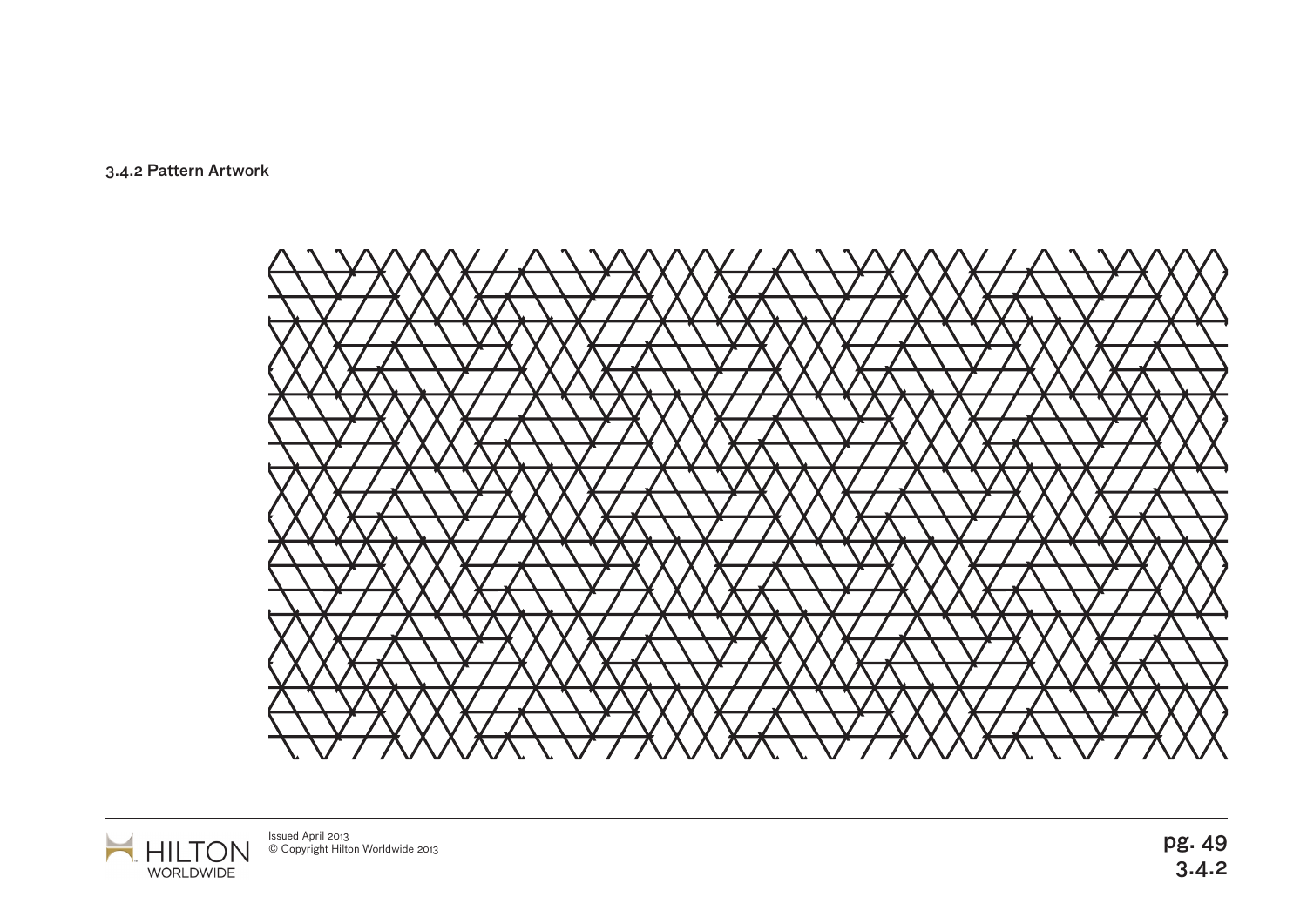Section 3 3.4 Pattern

## 3.4.3 Pattern Implementation (2D)

The two pattern variations which are used for the two dimensional side of the brand, create the artwork for the reverse of the stationery items. Only the supplied files may be used and never modified or recreated. See Section 3.5.1 for further directional usage and print specifications.